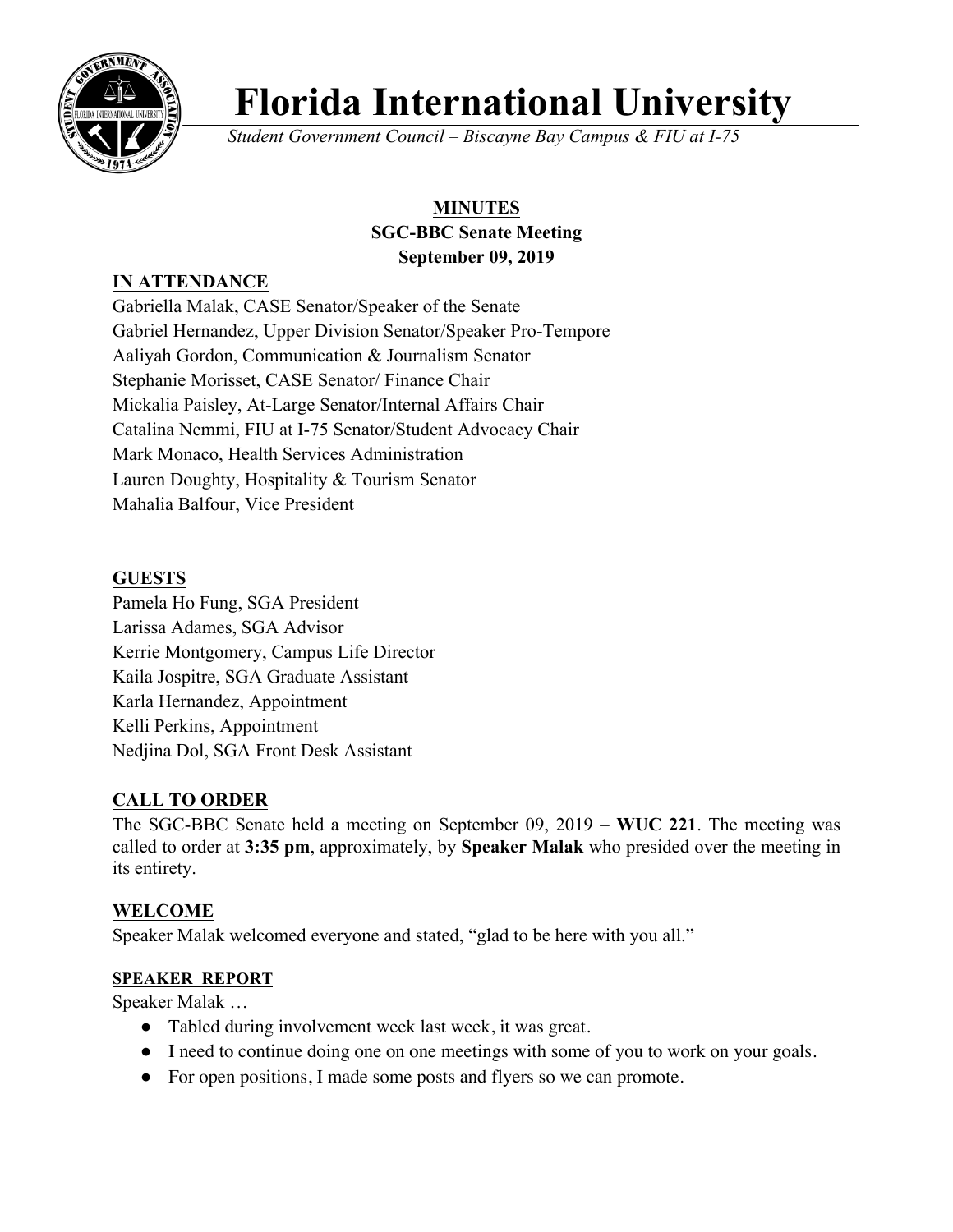● Myself and Speaker Pro, we finally received an email to contact the SGC MMC Speaker, we will contact him for the congress meeting.

## **VICE PRESIDENT REPORT**

Vice President Balfour …

- Went to the football game, first home game, it was great.
- I created a file in the Team Drive so you all can input your reports weekly for senate meetings. Speaker Malak will send out an email with the link.
- Had a meeting for Healthy Living, it was productive, we are working on improving Healthy Living services at BBC.
- Meeting with the Director of Clinic to discuss clinic concerns at BBC.
- Each Senators have to join two committees.

## **SPEAKER PRO'S REPORT**

Speaker Pro Hernandez…

- Hope everyone had a great day, I attended the football game as well, it was great.
- I made some true or false questions for the senators to fill out.
- I made a WhatsApp group chat for the Chairs.

*Point of Personal Privilege - Senator Nemmi - 3:43 PM*

# **ADVISOR'S REPORT**

Ms. Adames…

- I cannot add new members in the login for councils to clock-in/out, as for now, just let me or the front desk know when you are clocking in/out.
- Council shirts and jackets are here, please fill out council member info sheet.

Dr. Montgomery…

● Glad and proud of you all. Congrats on the football game event.

# **OLD BUSINESS**

# **1. Approval of the Minutes**

Senator Hernandez moves to approve Senate Meeting Minutes of 8.26.2019. Senator Paisley seconded. Motion passed unanimously.

# **NEW BUSINESS**

# A. Appointment of Kelli Perkins for Director of Community Engagement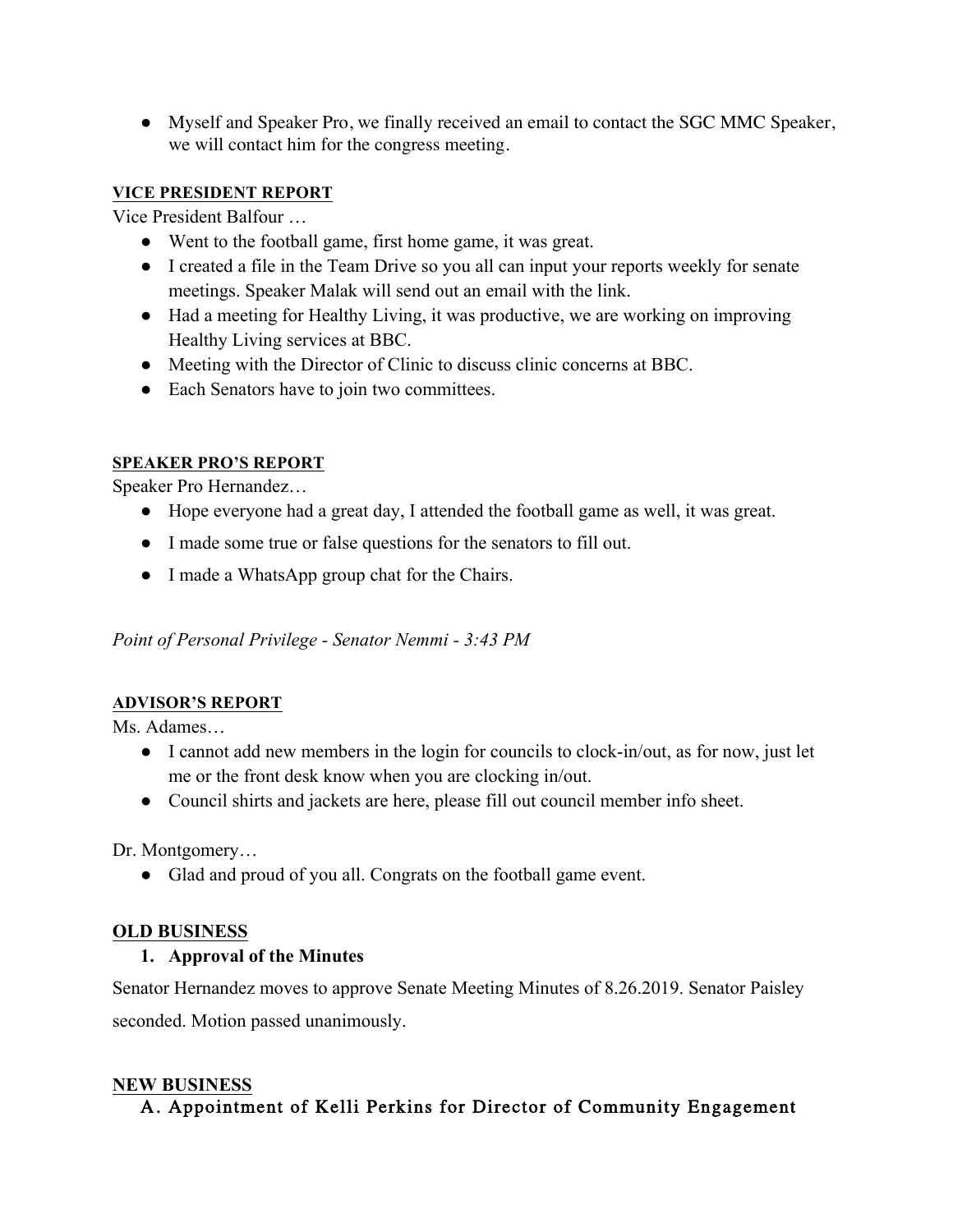Speaker Malak granted 2 minutes to Kelli Perkins to present herself for the position of Community Engagement. Followed by 3 minutes of Q/A.

Ms. Perkins presented herself. The council asked her questions in regards to the position.

Senator Morisset moves to appoint Ms. Perkins for Director of Community Engagement. Senator Gordon seconds. Speaker Malak opened floor for discussion.

ROLL CALL Speaker Malak - Yea Senator Gordon - Yea Senator Monaco - Yea Senator Paisley - Yea Senator Hernandez - Yea Senator Morisset - Yea Senator Doughty - Yea

With a vote of 7/0/0, Ms Perkins was approved for the position of Director of Community Engagement.

Senator Gordon moves to amend the Agenda to move Appointment for Karla Hernandez after Kahoot. Senator Morisset seconds. Motion Passes.

*Point of Personal Privilege RETURN - Senator Nemmi - 3:55 PM*

# B. Kahoot

Speaker Malak made a Kahoot for the senators to play. The winners of the Kahoot game was Senator Nemmi and Senator Morisset.

# C. Appointment of Karla Hernandez for Public Relations Manager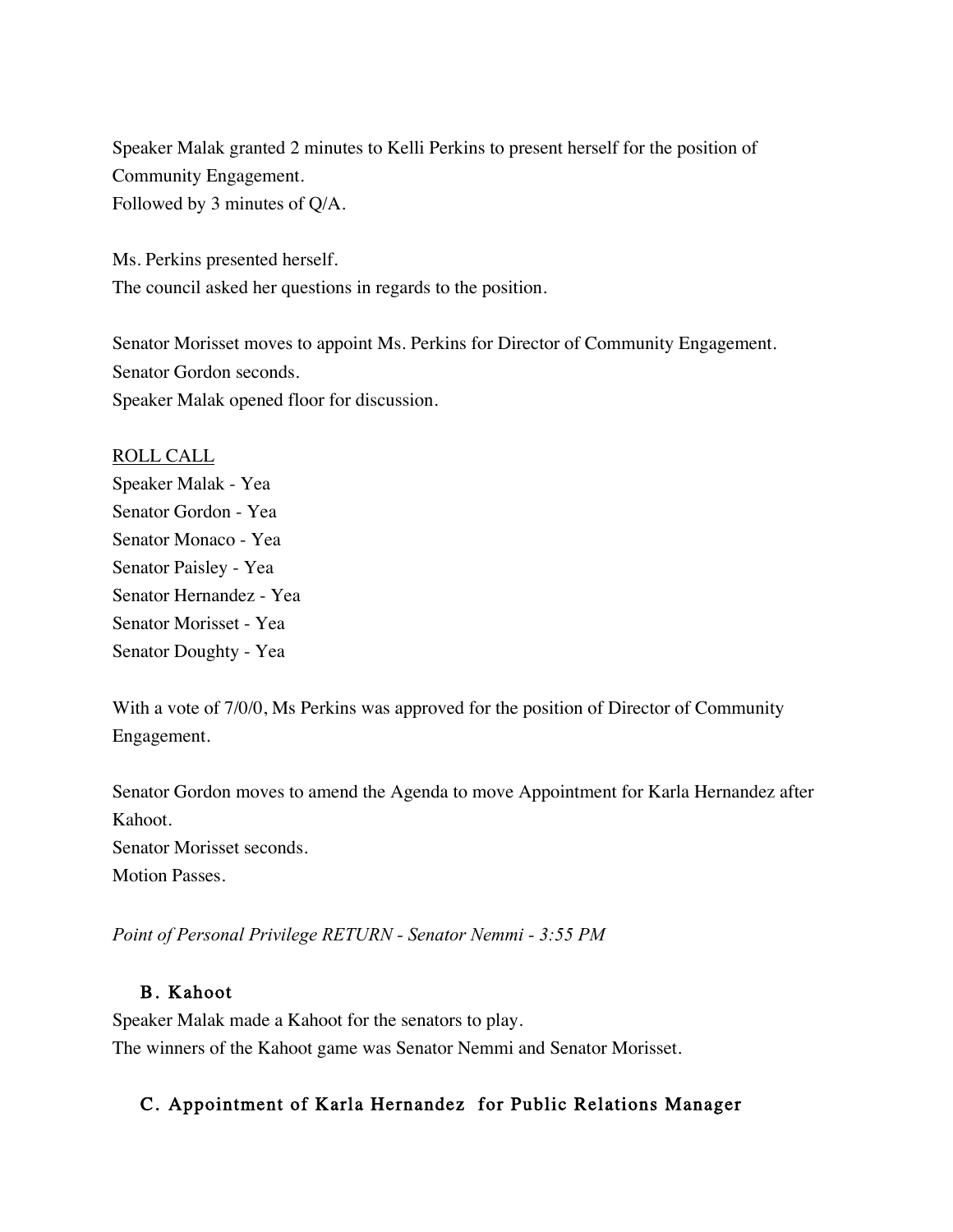Speaker Malak granted 2 minutes to Karla Hernandez to present herself for the position of Public Relations Manager. Followed by 3 minutes of Q/A.

Ms. Hernandez presented herself. The council asked her questions in regards to the position.

Senator Nemmi moves to appoint Ms. Hernandez for Public Relations Manager. Senator Morisset seconds. Speaker Malak opened floor for discussion.

ROLL CALL Speaker Malak - Yea Senator Gordon - Yea Senator Monaco - Yea Senator Paisley - Yea Senator Hernandez - Yea Senator Nemmi - Yea Senator Morisset - Yea Senator Doughty - Yea

With a vote of 8/0/0, Ms Hernandez was approved for the position of Public Relations Manager.

# D. Chair/ Committee Nominations

# I. Rules, Legislation, and Judiciary (R.L.J.) Committee Chairperson Position

Speaker Malak explained the position to the council and then proceeds to nomination. There were no nominations for this position.

# II. Operational Review (O.R.) Committee Chairperson Position

Speaker Malak explained the position to the council and then proceeds to nomination. There were no nominations for this position.

# III. Finance Committee

Speaker Malak explained the position to the council and then proceeds to nomination.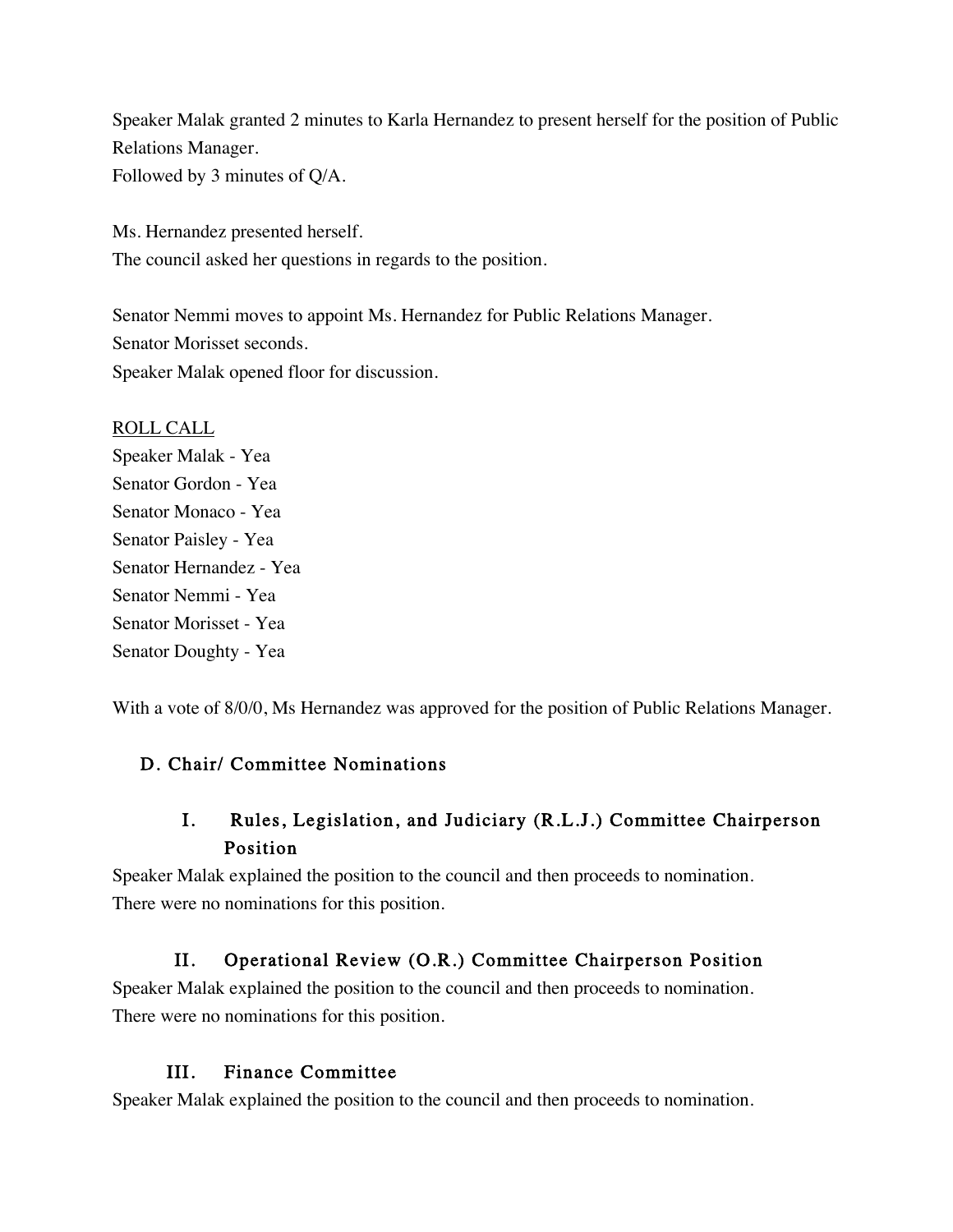Senator Gordon nominates herself for the Finance Committee.

Speaker Malak granted 2 minutes to Senator Gordon to present herself for the Finance Committee.

Followed by 3 minutes of Q/A.

Senator Gordon presented herself. The council asked her questions in regards to the position.

Senator Nemmi moves to appoint Senator Gordon for Finance Committee. Senator Paisley seconds. Speaker Malak opened floor for discussion.

#### ROLL CALL

Speaker Malak - Yea Senator Gordon - Abs. Senator Monaco - Yea Senator Paisley - Yea Senator Hernandez - Yea Senator Nemmi - Yea Senator Morisset - Yea Senator Doughty - Yea

With a vote of  $7/0/1$ , Senator Gordon was approved for the position of Finance Committee.

### E. Senate Academic Commission

### I. Nominations for the Senate Academic Commission

Speaker Malak explained the position to the council and then proceeds to nomination. There were no nominations for this position.

Vice President Blafour - This commission must have 1 At-Large Senator, 1 Lower Division Senator, 1 Upper Division Senator, 1 Graduate Senator, and 2 extra Senators.

# F. Tabling Sign Up Sheet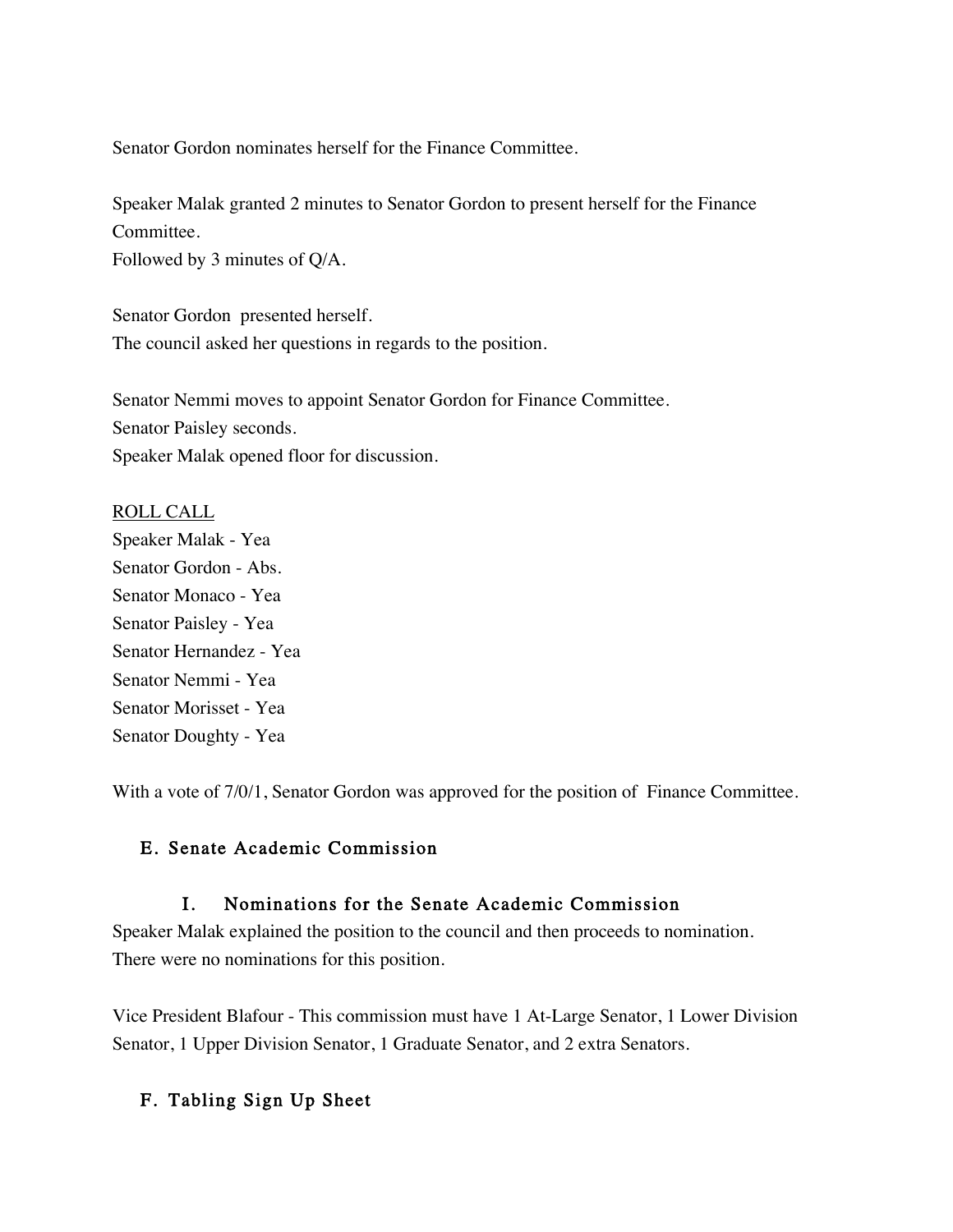\*Showed the council where it can be found.

Speaker Malak- The tabling sign up sheet is in the Team Drive, make sure you sign up for tabling in the sign up sheet.

Vice President Balfour - If you are tabling, that counts as your hours.

Senator Paisley - I will be checking to make sure the council are signing up for tabling. Speaker Malak - It is a great way to meet/network with students.

# G. SGA Day Questions

Speaker Malak

- SGA Day has moved to September 18 due to the hurricane.
- Theme: Superhero
- Each branch needs to come up with 10 general SGA questions, it's due Friday.

Speaker asked the council if they had any questions regarding SGA Day.

#### **DISCUSSION**

#### **A. Open Forum**

### **I. Student Concerns**

Speaker Pro Hernandez - The fire/safety certificate for the elevators around campus including Bayview have expired over two months ago.

### **II. Senate Concerns**

There was no Senate Concerns.

### **III. Additional Comments, Suggestions, Concerns**

No Concerns.

### **REPORTS**

### **I. Student Advocacy Chair's Report**

Senator Nemmi..

● Senator Paisley and Senator Gordon are part of the Student Advocacy Committee.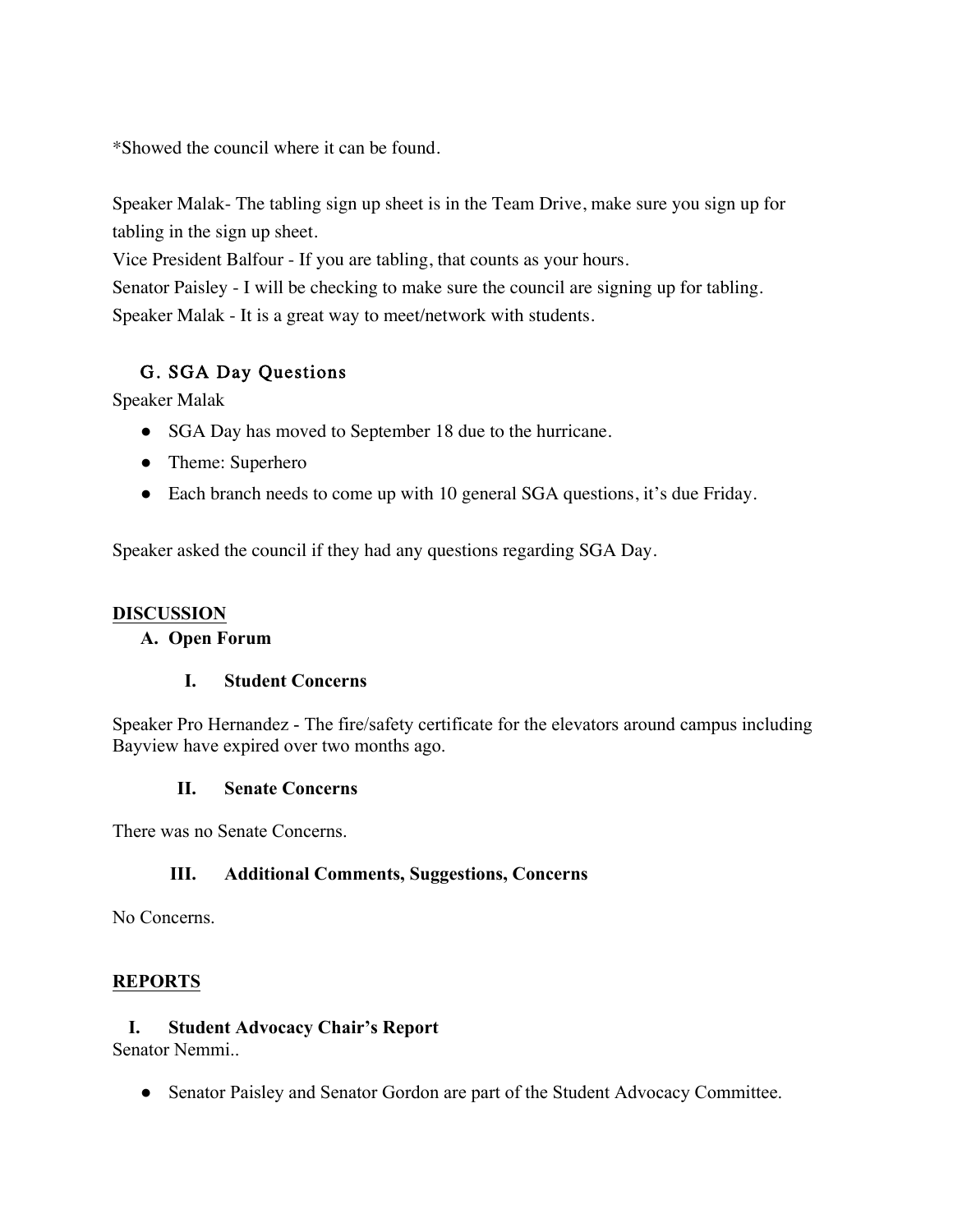- The Panther Power event on Sept 14 in collaboration with SGA has been canceled.
- Panther Power wants to collaborate with SGA for the soccer game on Sept. 21, will be tabling/giveaways.
- GSA is planning a queer prom, if SGA wants to collab, it will be great, it will be Nov. 15.

## **II. Internal Affairs Chair Report**

Senator Paisley…

- Feel free to join the Internal Affairs Chair.
- Working on updating council forms that we will be using this year.

### **III. Finance Chair Report**

Senator Morisset…

- I encourage people to join the Finance Chair Committee.
- I am planning events next month for awareness.

### **IV. Senate's Report**

There was no Senate report.

*Point of Personal Leave - Senator Nemmi - 4:46 PM*

### **V. President's Report**

- Last week, I went to the MAST Convocation to speak on behalf of SGA, Campus Life, etc.
- Had a meeting with Dr. Desantis to speak about our initiatives.
- I will be attending the Blue Table Talk.
- I will be attending this Saturday's game, there will be food.
- Went to i75 on Saturday to help out for Bahamas relief, I realized that i75 is mostly pack on Saturday, Friday, and Thursday because of the Graduate courses.
- Sent out emails to all the Deans today to speak on SGA initiatives.

*Point of Personal Leave - Senator Doughty- 4:49 PM*

### **ANNOUNCEMENT**

- Football Game September 14th
- SPC Fall Fest

*Senator Paisley moved to adjourn the meeting at 4:50 PM. Senator Gordon seconded the motion. The motion passed unanimously.*